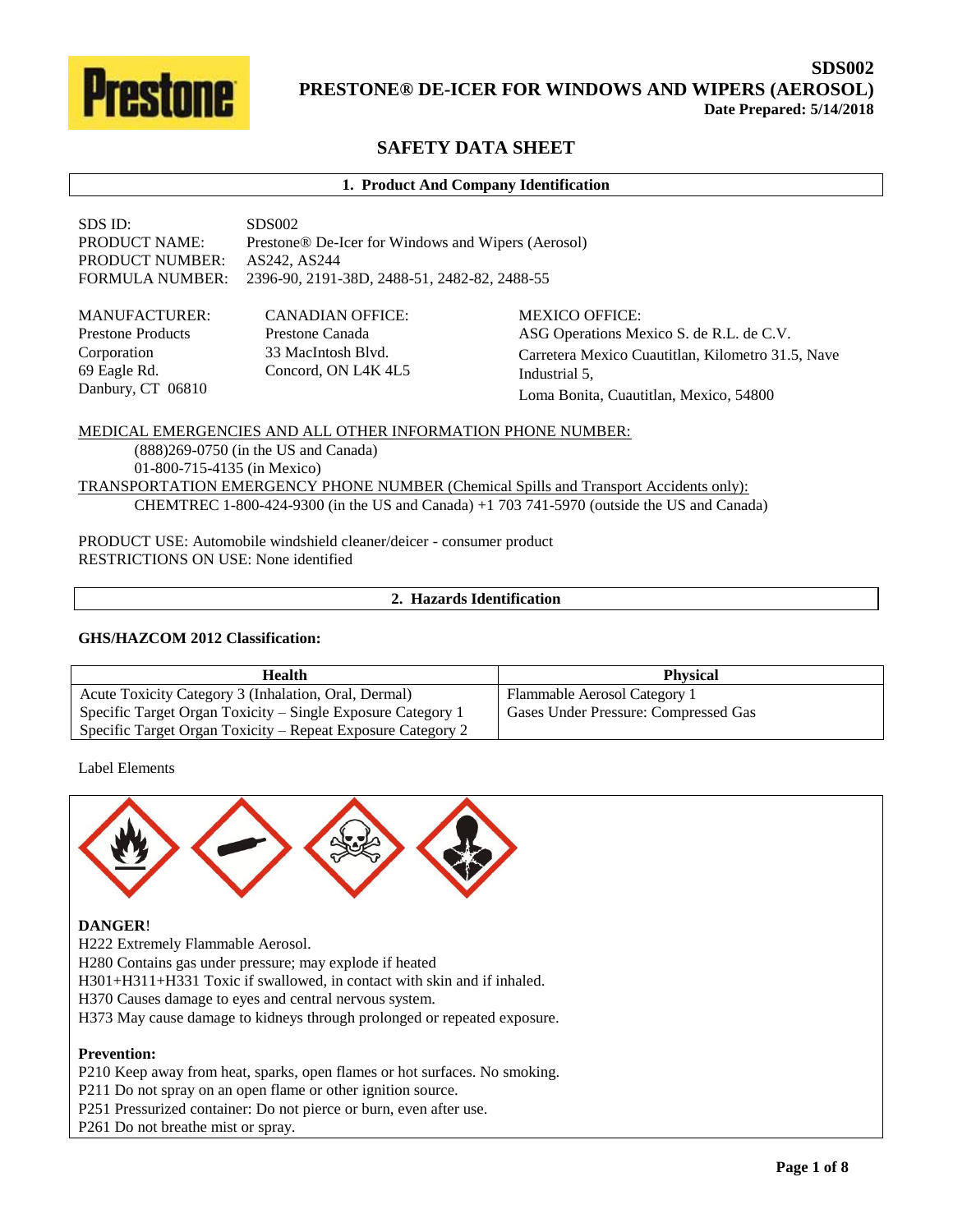

P264 Wash thoroughly after handling.

P270 Do not eat, drink or smoke when using this product.

P271 Use only outdoors or in a well-ventilated area.

P280 Wear protective gloves and protective clothing.

## **Response:**

P302+P352 IF ON SKIN: Wash with plenty of soap and water.

P312 Call a POISON CENTER or doctor if you feel unwell.

P361 + P364 Take off immediately all contaminated clothing and wash it before reuse.

P304+P340 IF INHALED: Remove person to fresh air and keep comfortable for breathing.

P311 Call a POISON CENTER or doctor.

P301+P312 IF SWALLOWED: Call a POISON CENTER or doctor if you feel unwell.

P330 Rinse mouth.

P308+P311 IF exposed or concerned: Call a POISON CENTER or doctor.

### **Storage:**

P410+412 Protect from sunlight. Do not expose to temperatures exceeding 50 °C/ 122 °F.

P403+P233 Store in a well-ventilated place. Keep container tightly closed.

P405 Store locked up.

## **Disposal**:

P501 Dispose of contents and container in accordance with local and national regulations.

## **3. Composition/Information On Ingredients**

| Component                 | CAS No.        | Amount    |
|---------------------------|----------------|-----------|
| Methyl Alcohol (Methanol) | $67-56-1$      | 45-70%    |
| Ethylene Glycol           | $107 - 21 - 1$ | $1-5%$    |
| Carbon Dioxide            | 124-38-9       | $1 - 5\%$ |

**The exact concentrations are a trade secret.**

# **4. First Aid Measures**

INHALATION: Remove the victim to fresh air. If breathing has stopped administer artificial respiration. If breathing is difficult, have medical personnel administer oxygen. Get medical attention.

SKIN CONTACT: Remove contaminated clothing. Immediately wash contacted area thoroughly with soap and water. If irritation or symptoms develop, get medical attention.

EYE CONTACT: Immediately flush eyes with large amounts of water for several minutes. Get medical attention if irritation persists.

INGESTION: Seek immediate medical attention. Immediately call local poison control center or go to an emergency department. Never give anything by mouth to or induce vomiting in an unconscious or drowsy person.

MOST IMPORTANT SYMPTOMS: Inhalation may cause headache, dizziness, drowsiness, nausea, visual impairment, narcosis and unconsciousness. Toxic if swallowed, inhaled or absorbed through the skin. Ingestion, inhalation or absorption of methanol through the skin may cause central nervous system effects and damage to the optic nerve. Poisonous if swallowed. Prolonged ingestion may cause kidney damage based on animal data.

INDICATION OF IMMEDIATE MEDICAL ATTENTION AND SPECIAL TREATMENT, IF NEEDED: Seek immediate medical attention for ingestion; or prolonged or excessive dermal exposures.

NOTES TO PHYSICIAN: If clinically indicated, stomach contents should be evacuated carefully in a manner which avoids aspiration. A serious potential effect of evacuation of stomach contents is aspiration pneumonitis, which may lead to noncardiogenic pulmonary edema. The patient should be observed for signs of lung injury if aspiration is suspected.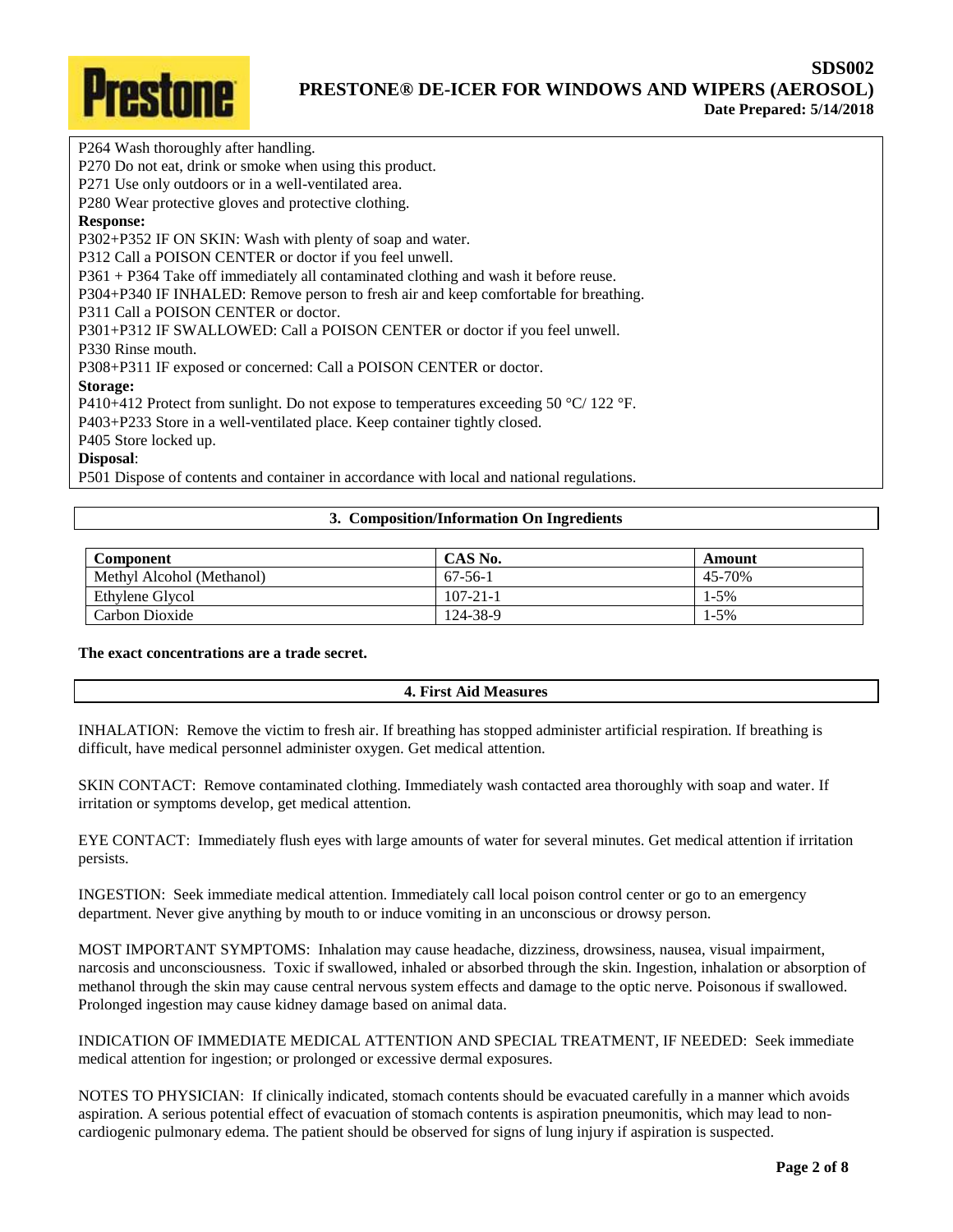

The combination of visual disturbances, metabolic acidosis and an osmol gap is evidence of methanol poisoning. Ethanol is antidotal and its early administration may block the formation of toxic metabolites of methanol. The principal toxic effect of ethylene glycol, when swallowed, are kidney damage and metabolic acidosis. The combination of metabolic acidosis, an osmol gap and oxalate crystals in the urine is evidence of ethylene glycol poisoning. Ethanol is antidotal and its early administration may block the formation of nephrotoxic metabolites of ethylene glycol in the liver. The objective is to rapidly achieve and maintain a blood ethanol level of approximately 100 mg/dl by giving a loading dose of ethanol followed by a maintenance dose. Intravenous administration of ethanol is the preferred route. Ethanol blood levels should be checked frequently. Hemodialysis may be required.

4-Methyl pyrazole (Fomepizole(R)), a potent inhibitor of alcohol dehydrogenase, has been used therapeutically to decrease the metabolic consequences of methanol and ethylene glycol poisoning. This antidote is now approved by the F.D.A. and in many cases has replaced ethanol in the treatment of ethylene glycol poisoning. Pulmonary edema with hypoxia has been described in a number of patients following poisoning with ethylene glycol. Respiratory support with mechanical ventilation may be required.

There may be cranial nerve involvement in the late stages of toxicity from swallowed ethylene glycol. In particular, effects have been reported involving the seventh, eighth and ninth cranial nerves, presenting with bilateral facial paralysis, diminished hearing and dysphagia.

As there are complicated and serious overdoses, we recommend you consult with the toxicologists at your poison control center.

## **5. Firefighting Measures**

SUITABLE EXTINGUISHING MEDIA: Use water fog, carbon dioxide, alcohol foam, or dry chemical. Cool fire exposed containers with water.

SPECIFIC HAZARDS ARISING FROM THE CHEMICAL: Do not incinerate aerosol containers or store in an area above 120 F (49 C). Cans may rupture if exposed to temperatures above 120 F (49 C). Flame is invisible in daylight. Vapors are heavier than air and may flow along surfaces to distant ignition sources and flashback.

SPECIAL FIRE FIGHTING PROCEDURES: Firefighters should wear positive pressure self-contained breathing apparatus and full protective clothing for fires in areas where chemicals are used or stored. Use shielding to protect from bursting cans.

## **6: Accidental Release Measures**

PERSONAL PRECAUTIONS, PROTECTIVE EQUIPMENT AND EMERGENCY PROCEDURES: Eliminate all ignition sources. Ventilate area. Wear appropriate protective clothing and equipment (See Section 8).

METHODS AND MATERIALS FOR CONTAINMENT/CLEANUP: Collect with absorbent material and place in a container suitable for flammable waste.

## **7. Handling and Storage**

PRECAUTIONS FOR SAFE HANDLING: May be fatal or cause blindness if swallowed! Do not swallow. Avoid eye and skin contact. Avoid breathing vapors or mists. Use only with adequate ventilation. Wash exposed skin thoroughly with soap and water after use. Flammable! Keep away from heat, sparks, open flames and all other sources of ignition. Do not smoke during use. Do not expose to temperatures above 120 F. Do not puncture or incinerate containers.

CONDITIONS FOR SAFE STORAGE, INCLUDING ANY INCOMPATIBILITIES: Keep away from heat, sparks, open flames and all other sources of ignition. Store in a cool, well-ventilated area.

AEROSOL FIRE PROTECTION LEVEL: Level 1 aerosol (NFPA 30B)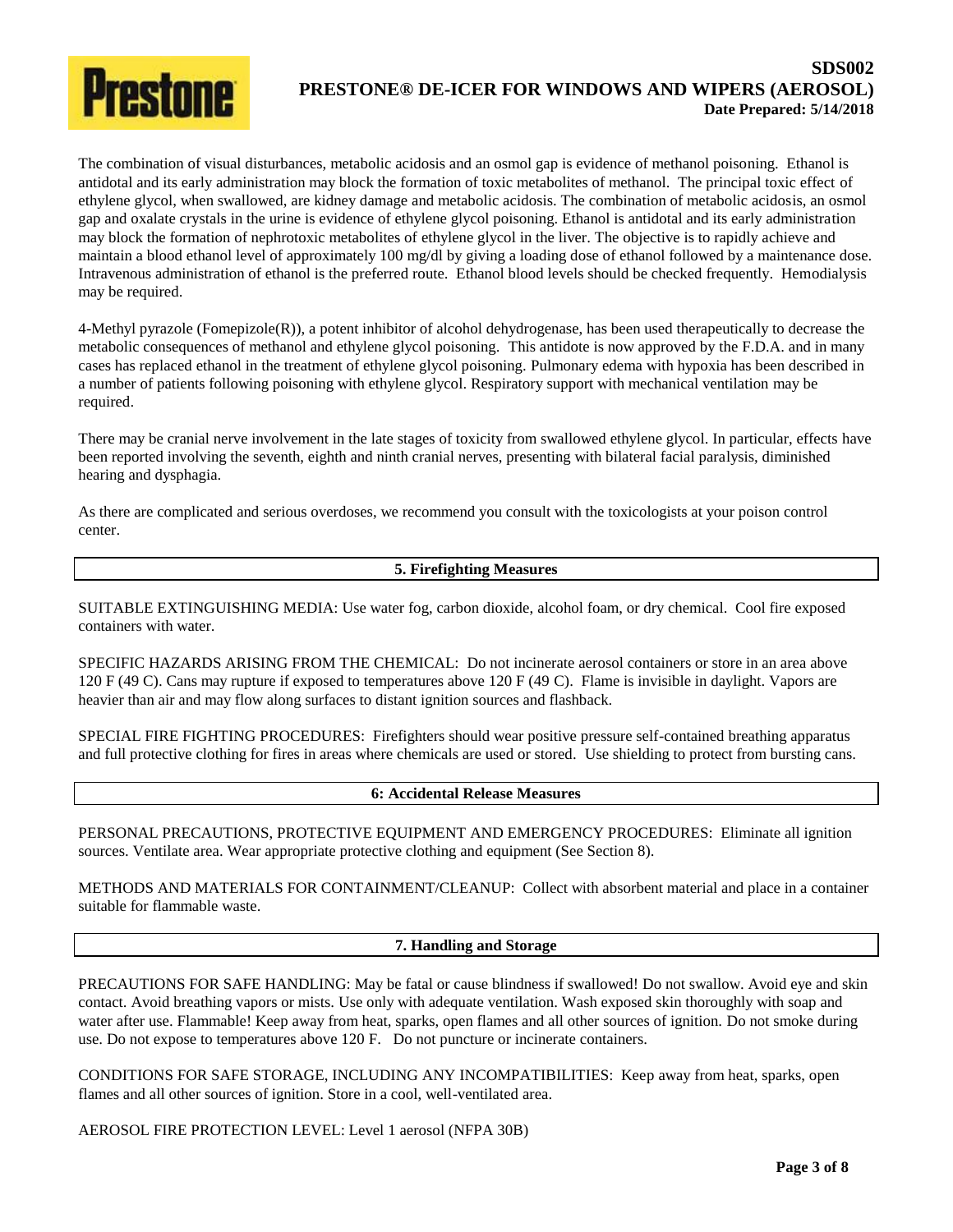

# **8. Exposure Controls / Personal Protection**

### EXPOSURE GUIDELINES

| <b>CHEMICAL</b>           | <b>EXPOSURE LIMIT</b>                                                     |  |
|---------------------------|---------------------------------------------------------------------------|--|
| Methyl Alcohol (Methanol) | 200 ppm TWA OSHA PEL                                                      |  |
|                           | 200 ppm TWA ACGIH TLV skin                                                |  |
|                           | 250 ppm STEL ACGIH TLV                                                    |  |
| Ethylene Glycol           | 25 ppm TWA, 50 ppm STEL ACGIH TLV (as vapor)                              |  |
|                           | 10 mg/m <sup>3</sup> TWA ACGIH TLV (as inhalable fraction of the aerosol) |  |
| Carbon Dioxide            | 5,000 ppm TWA OSHA PEL                                                    |  |
|                           | 5,000 ppm TWA ACGIH TLV                                                   |  |
|                           | 30,000 ppm STEL ACGIH TLV                                                 |  |

APPROPRIATE ENGINEERING CONTROLS: Use general ventilation or local exhaust as required to maintain exposures below the occupational exposure limits.

### PERSONAL PROTECTIVE EQUIPMENT

Г

RESPIRATORY PROTECTION: For operations where the TLV is exceeded a NIOSH approved supplied air respirator or positive pressure self-contained breathing apparatus is recommended. Organic vapor cartridge respirators are not recommended for methanol vapor exposures. Equipment selection depends on contaminant type and concentration. Select and use in accordance with 29 CFR 1910.134 and good industrial hygiene practice. For firefighting, use self-contained breathing apparatus.

GLOVES: Chemical resistant gloves such as butyl rubber or Viton where contact is possible.

EYE PROTECTION: Splash proof goggles are recommended to prevent eye contact.

OTHER PROTECTIVE EQUIPMENT/CLOTHING: Appropriate protective clothing as needed to minimize skin contact.

| 9. Physical and Chemical Properties |                             |                             |  |
|-------------------------------------|-----------------------------|-----------------------------|--|
|                                     |                             |                             |  |
| Clear liquid in aerosol             | ODOR:                       | Alcohol                     |  |
| container                           |                             |                             |  |
| 160 - 690 ppm (Methanol)            | $pH$ :                      | $5.0 - 8.2$                 |  |
| <-58°F (<-50°C)                     | <b>BOILING POINT/RANGE:</b> | 162-168°F (72.2-75.5°C)     |  |
|                                     |                             |                             |  |
| 61.5-73°F (16.4-22.9°C)             | <b>EVAPORATION RATE:</b>    | $\leq$ 1                    |  |
|                                     | (Butyl Acetate $= 1$ )      |                             |  |
| Not applicable                      | <b>FLAMMABILITY LIMITS:</b> | LEL: 3.2% (Ethylene glycol) |  |
|                                     |                             | UEL: 36% (Methanol)         |  |
| 47 mmHg $@$ 68°F                    | <b>VAPOR DENSITY:</b>       | >1                          |  |
| $0.86 - 0.90$                       | <b>SOLUBILITIES</b>         | Water: 100%                 |  |
|                                     |                             |                             |  |
| Not determined                      | <b>AUTOIGNITION</b>         | Not determined              |  |
|                                     | <b>TEMPERATURE:</b>         |                             |  |
| Not determined                      | VISCOSITY:                  | Not determined              |  |
|                                     |                             |                             |  |
|                                     |                             |                             |  |

**10. Stability and Reactivity**

٦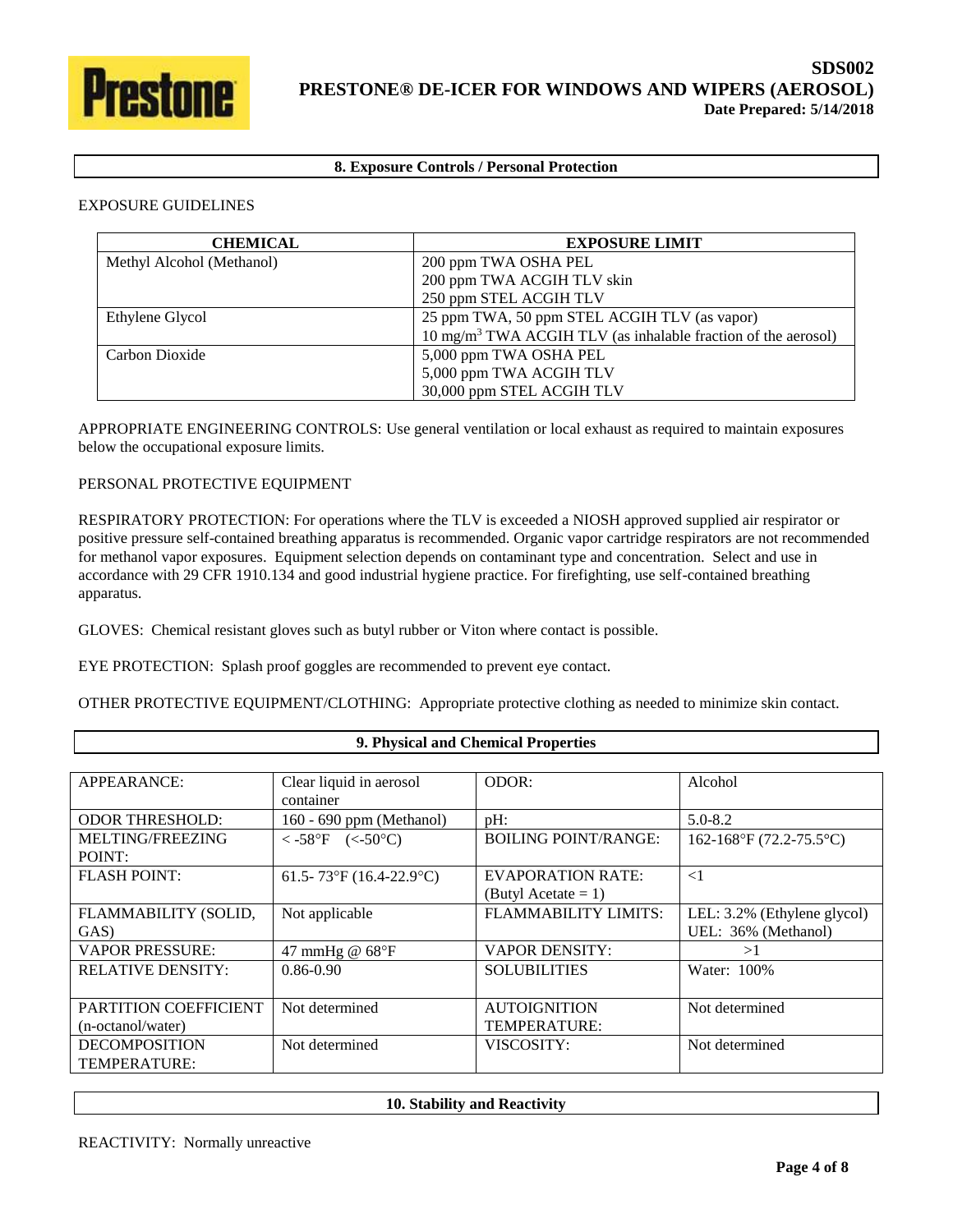

### CHEMICAL STABILITY: Stable

POSSIBILITY OF HAZARDOUS REACTIONS: Reaction with strong oxidizers will generate heat.

CONDITIONS TO AVOID: Heat, sparks, flames and all other sources of ignition.

INCOMPATIBLE MATERIALS: Strong bases, strong acids, strong oxidizing agents and materials reactive with hydroxyl compounds.

HAZARDOUS DECOMPOSITION PRODUCTS: Combustion will produce carbon monoxide, carbon dioxide.

#### **11. Toxicological Information**

#### **POTENTIAL HEALTH EFFECTS:**

#### **ACUTE HAZARDS:**

INHALATION: May cause irritation of the nose and throat with headache, particularly from mists. High vapor concentrations may produce nausea, vomiting, headache, dizziness, drowsiness, tingling, numbness and shooting pains in the hands and forearms, and visual disturbances.

SKIN CONTACT: Prolonged contact with the skin may cause redness and defatting of the skin and absorption of harmful amounts of methanol.

EYE CONTACT: Liquid, vapors or mist may cause discomfort in the eye with persistent conjunctivitis, seen as slight excess redness or conjunctiva. Serious corneal injury is not anticipated.

INGESTION: Contains methanol and ethylene glycol. May cause abdominal discomfort or pain, nausea, vomiting, dizziness, drowsiness, headache, malaise, blurring of vision, irritability, back pain, decrease in urine output, kidney failure, and central nervous system effects, including irregular eye movements, convulsions and coma. Visual effects from methanol include blurred vision, double vision, changes in color perception, restriction of visual fields and complete blindness. Cardiac failure and pulmonary edema may develop. Severe kidney damage which may be fatal follows the swallowing of large volumes of ethylene glycol. Signs of renal insufficiency may be delayed 36 to 48 hours post ingestion. A few reports have been published describing the development of weakness of the facial muscles, diminishing hearing, and difficulty with swallowing, during the late stages of severe poisoning.

With massive overdoses of methanol, liver, kidney and heart muscle injury have been described. There may be a delay of 6-12 hours between swallowing methanol and the onset of signs and symptoms. Ingestion of moderate quantities of methanol also produces metabolic acidosis. 60-200 ml of methanol is a fatal dose for most adults Ingestion of as little as 10 ml may cause blindness.

CHRONIC EFFECTS: Prolonged or repeated inhalation exposure may produce signs of central nervous system involvement, including nausea, vomiting, headache, ringing in the ears, dizziness, vertigo, cloudy and double vision. Prolonged overexposure at levels of 800-1000 ppm may result and in severe eye damage. Prolonged or repeated skin contact may cause skin sensitization and an associated dermatitis in some individuals. Ethylene glycol and methanol have been found to cause birth defects in laboratory animals. The significance of this finding to humans has not been determined.

CARCINOGEN: None of the components of these products is listed as a carcinogen or suspected carcinogen by IARC, NTP, ACGIH, or OSHA.

#### **Acute Toxicity Values:**

| Product: | LD50 Oral: 137 mg/ kg Calculated ATE                |
|----------|-----------------------------------------------------|
|          | LD50 Skin: 417.7 mg/ kg Calculated ATE              |
|          | LD50 Inhalation: $4.17 \text{ mg/L}$ Calculated ATE |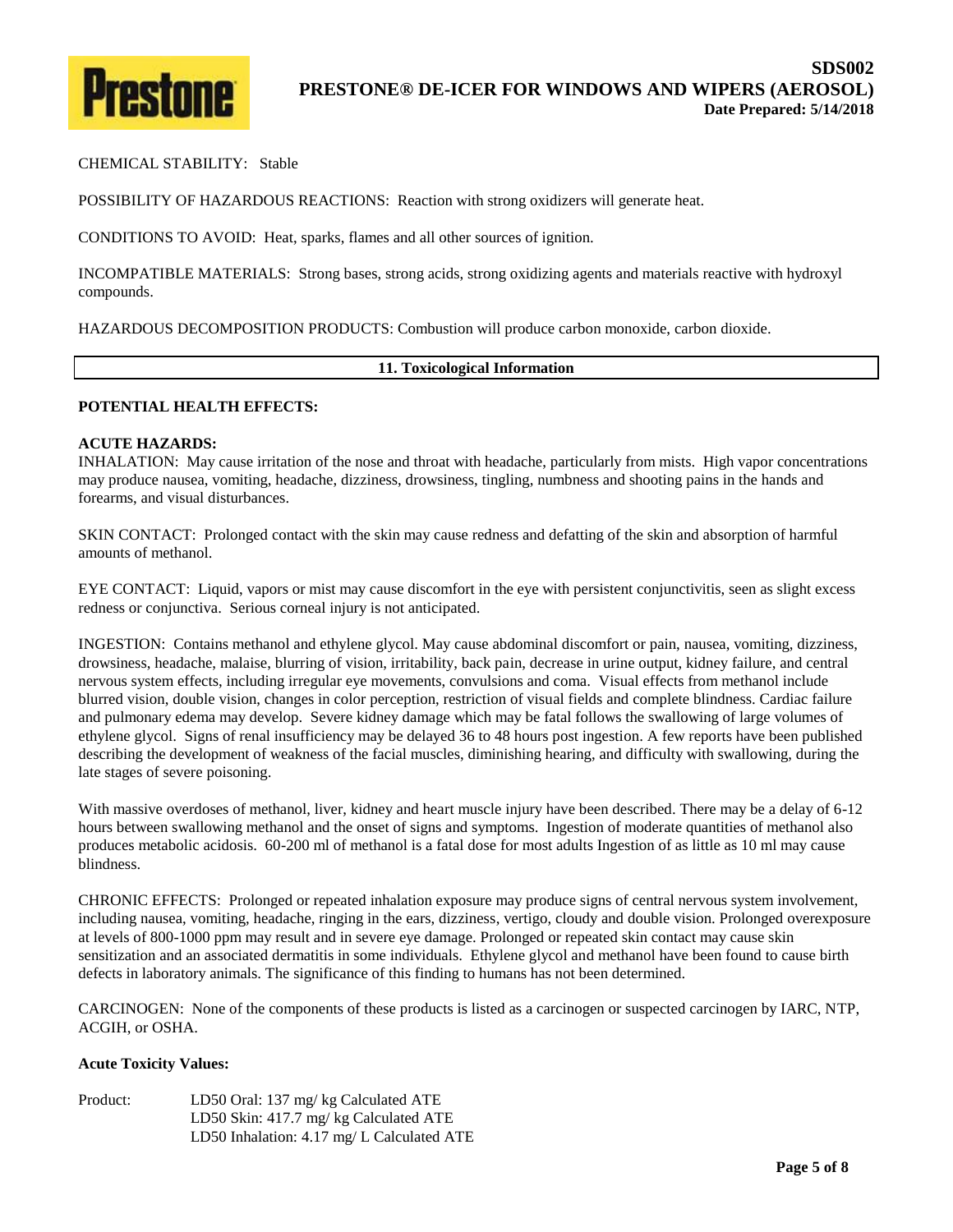

- Methanol: LD50 Oral Rat: 9100 mg/kg LD50 Skin Rabbit: 15,940 mg/kg LC50 Inhalation Rat: 145,000 ppm/1hr
- Ethylene Glycol: LD50 Oral Rat: 4700 mg/kg LD50 Skin Rabbit: 9530 mg/kg

Carbon Dioxide: No data available

### **12. Ecological Information**

### ECOTOXICITY:

- Methanol: LC50 Fathead minnows 29,400 mg/L/96 hr. EC50 Daphnia magna >10,000 mg/L/24 hr.
- Ethylene Glycol: LC50 Fathead Minnow <10,000 mg/L/96 hr. EC50 Daphnia Magna 100,000 mg/L/48 hr. Bacterial (Pseudomonas putida): 10,000 mg/l Protozoa (Entosiphon sulcatum and Uronema parduczi; Chatton-Lwoff): >10,000 mg/l Algae (Microcystis aeruginosa): 2,000 mg/l Green algae (Scenedesmus quandricauda): >10,000 mg/l

Carbon Dioxide: LC50 Rainbow Trout: 35 mg/L/96 hr.

PERSISTENCE AND DEGRADABILITY: Methanol: Readily biodegradable. Ethylene Glycol is readily biodegradable (97- 100% in 2-12 days).

BIOACCUMULATIVE POTENTIAL: Methanol: Estimated BCF of 3 - Potential for bio concentration in aquatic organisms is low.

MOBILITY IN SOIL: Methanol: Very high mobile is soil. Ethylene glycol is highly mobile in soil.

OTHER ADVERSE EFFECTS: None known

**13. Disposal Considerations**

Dispose of product as hazardous waste (ignitable) in accordance with all local, state/provincial and federal regulations. Do not incinerate container.

**14. Transport Information**

#### U.S. DOT HAZARD CLASSIFICATION

PROPER SHIPPING NAME: UN1950, AEROSOLS, CLASS 2.1 LTD QTY TECHNICAL NAME: N/A UN NUMBER: UN1950 HAZARD CLASS/PACKING GROUP: 2 .1 LABELS REQUIRED: Limited Quantity Mark Note: Until: 12/31/2020 Consumer commodity, ORM-D is also acceptable.

Note: Limited Quantities do not require a shipping paper when shipped via road and rail in the United States.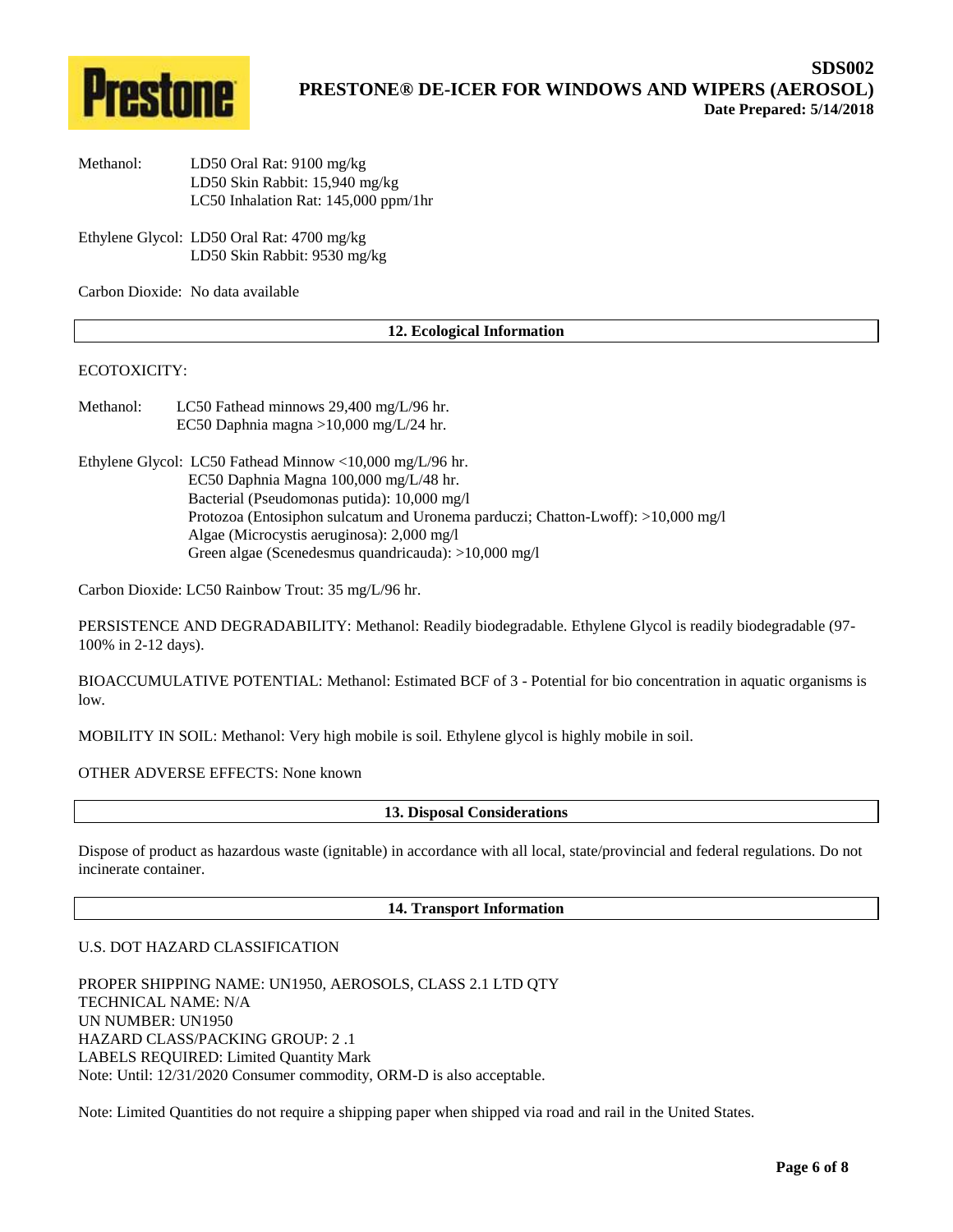

EMERGENCY RESPONSE GUIDE (2012): 126

DOT MARINE POLLUTANTS: This product does not contain Marine Pollutants as defined in 49 CFR 171.8.

CANADIAN TDG CLASSIFICATION (For Ground Shipments Only)

PROPER SHIPPING NAME: Consumer Commodity (Limited Quantity) TECHNICAL NAME: None CLASS: None UN NUMBER: None PACKING GROUP: None

IMDG CODE SHIPPING CLASSIFICATION

DESCRIPTION: UN1950, AEROSOLS, 2.1 (6.1), (FP 26.7°C) ID NUMBER: UN1950 HAZARD CLASS: 2.1 (6.1) PACKING GROUP: None LABELS REQUIRED: Flammable Gas, Toxic PLACARDS REQUIRED: Flammable Gas, Toxic

IATA/ICAO SHIPPING CLASSIFICATION: These products are not suitable for shipment by air.

**15. Regulatory Information**

EPA SARA 311/312 HAZARD CLASSIFICATION: Acute health, chronic health, fire hazard, sudden release of pressure

EPA SARA 313: This Product Contains the Following Chemicals Subject to Annual Release Reporting Requirements Under SARA Title lll, Section 313 (40 CFR 372):

| Methanol        | $67-56-1$      | 45-70%    |
|-----------------|----------------|-----------|
| Ethylene Glycol | $107 - 21 - 1$ | $1 - 5\%$ |

PROTECTION OF STRATOSPHERIC OZONE: This product is not known to contain or to have been manufactured with ozone depleting substances as defined in 40 CFR Part 82, Appendix A to Subpart A.

CERCLA SECTION 103: Spills of this product over the RQ (reportable quantity) must be reported to the National Response Center. The RQ for the product, based on the RQ for Methanol (70% maximum) of 3,500 lbs, is 5,000 lbs. Many states have more stringent release reporting requirements. Report spills required under federal, state and local regulations.

CALIFORNIA PROPOSITION 65: This product contains the following chemicals regulated under California Proposition 65:

| Methanol        | 67-56-1        | 45-70%    | developmental toxicity |
|-----------------|----------------|-----------|------------------------|
| Ethylene Glycol | $107 - 21 - 1$ | $1 - 5\%$ | developmental toxicity |

EPA TSCA INVENTORY: All of the components of this material are listed on the Toxic Substances Control Act (TSCA) Chemical Substances Inventory.

CANADIAN ENVIRONMENTAL PROTECTION ACT: All of the ingredients are listed on the Canadian Domestic Substances List.

EUROPEAN INVENTORY OF EXISTING COMMERCIAL CHEMICAL SUBSTANCES (EINECS): All of the ingredients are listed on the EINECS inventory.